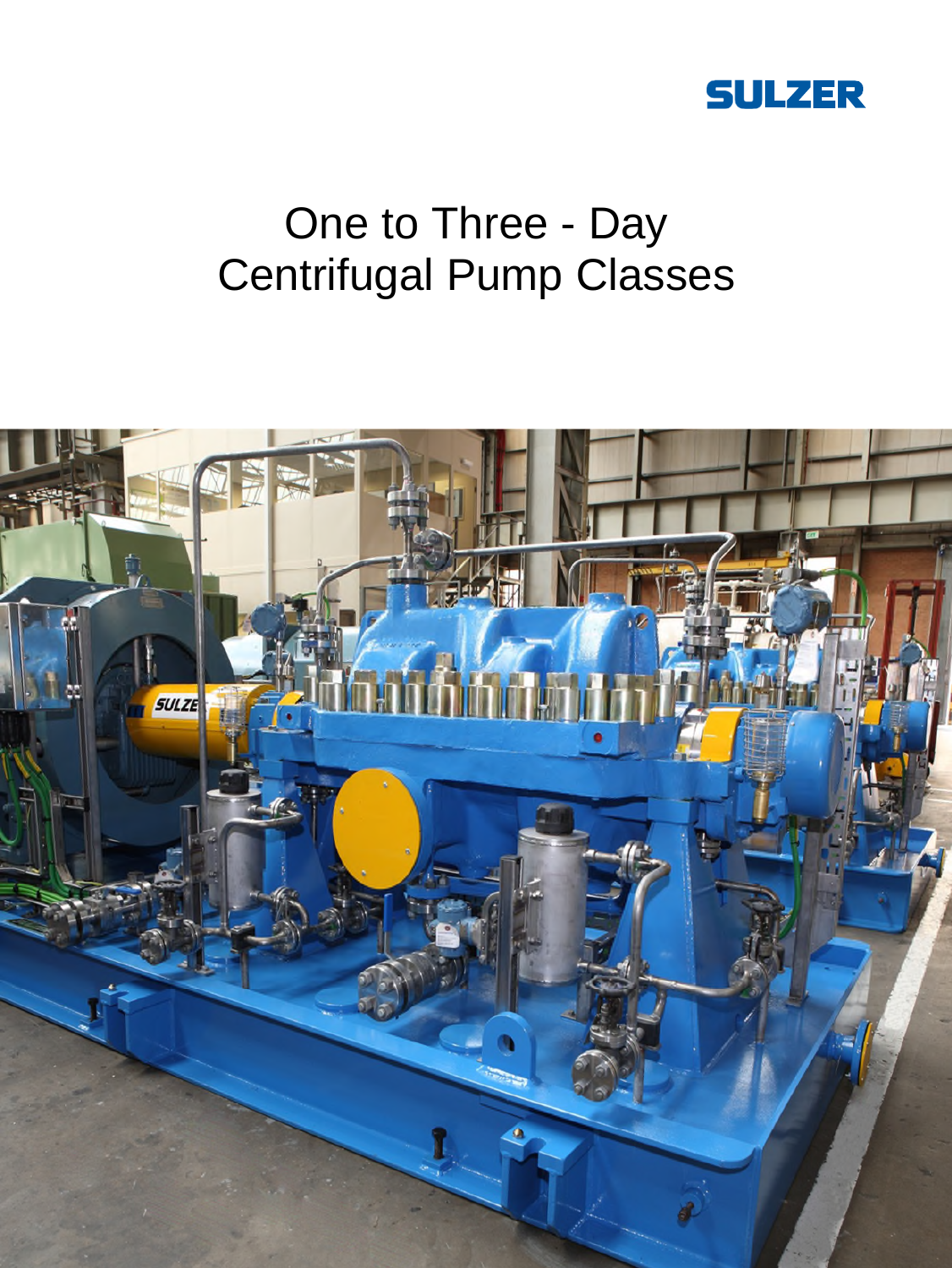# Understanding theories and mechanical workings of a centrifugal pump

Sulzer is a global partner with reliable and sustainable solutions for your key applications. We offer repair and maintenance services for your pumps, turbines, compressors, generators, and motors from one access point. Operating one of the largest service networks in the industry, Sulzer is close to you with more than 180 production and service centers and more than 15,000 employees around the world. We focus on lifetime extension and performance improvements of your rotating equipment.

Trained site and field maintenance staff are key to effectively maintaining pump assets and minimizing costs during the life of any pump installation. Most importantly, a thorough understanding of the pump and system in which it operates helps ensure safe working practices and operations. Sulzer puts safety at the heart of all aspects of our training programs.

Training from Sulzer specialists deliver more than the skills to dismantle, repair and rebuild a pump. With a foundation in the principles of pump operation and related systems, trained staff can quickly and accurately identify poor installations and take appropriate corrective action to avoid premature failures.

We can tailor courses to suit your business needs. Sessions are offered at select Sulzer Manufacturing Plants, Service Centers and at customer sites around the world, which often include hands-on practical sessions on actual pumps.

Training includes complete manuals to guide participants in their studies. At the end of the course, students are certified for completing the Sulzer Centrifugal Pump Fundamentals Training.

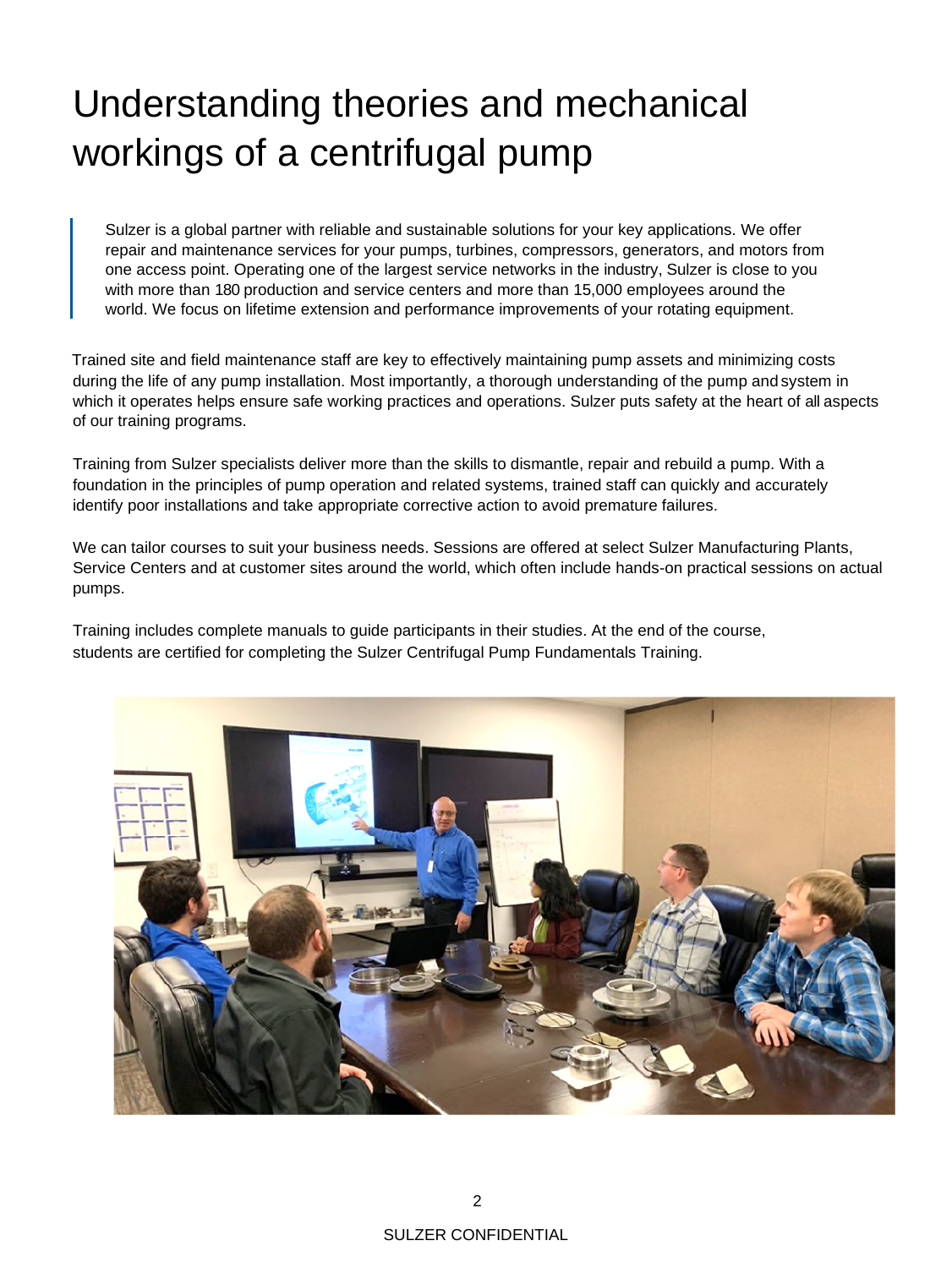# Centrifugal pump training session

The MSD/HSB pumps have the broadest hydraulic coverage of any BB3/BB1 type pumps in the market. There are over 10,000 MSD/HSB pumps installed in product pipelines, boiler feed, water injection and even nuclear safetyrelated services around the globe. One-day vertical pump training sessions as well as other pump types are available upon request.

### **Training objective**

This training discusses theories and mechanical workings of a centrifugal pump. Trained staff with excellent skills can improve safety and standardized work practices while reducing your maintenance costs over the lifetime of the equipment. Our trainings help to make your staff, processes, and operations reliable and solid by teaching "best practices" of maintenance and operation.

#### **Training schedule and location**

This training can be delivered at select Sulzer Pumps Service Centers or customer sites. Please contact **david.fasnacht@sulzer.com** and **patrick.phillips@sulzer.com** for training inquiries and the latest schedule and registration process.

#### **Training participants**

This training is intended for mechanical engineers, reliability engineers, maintenance staff, operators, and any pertinent staff.

#### **Syllabus**

A standard MSD/HSB hands-on training will discuss centrifugal pumps, including the use of an actual MSD/HSB pump as well as the following topics:

• Pump curves

**Couplings** • Bearing assemblies

Maintenance

• Installation, operation, troubleshooting

• Seals

- Pump Design
- Theory
- Alignment
- Balance
- Vibration
- NPSH
- Radial & axial loads

#### **Training fees**

| Three-day centrifugal pump hands-on training at a<br>Sulzer facility                                                                                                                                                                                                                                                                                                                                                                                                      | One to three-day customized centrifugal pump<br>hands-on training at a customer site                                                                                                                                                                                                                                                                                          |
|---------------------------------------------------------------------------------------------------------------------------------------------------------------------------------------------------------------------------------------------------------------------------------------------------------------------------------------------------------------------------------------------------------------------------------------------------------------------------|-------------------------------------------------------------------------------------------------------------------------------------------------------------------------------------------------------------------------------------------------------------------------------------------------------------------------------------------------------------------------------|
| \$1,870.00 USD per participant<br>• Applicable taxes will be charged upon invoicing<br>• Credit cards or purchase orders are required<br>with registration (within 30 days or more prior to<br>the date of the class) to reserve your place in<br>the class<br>• Credit cards and receipt of purchase orders will<br>reserve spots in class on a first come, first serve<br>basis<br>• Please contact your Sulzer representative to<br>check your nearest Sulzer facility | A customized training quote will be issued for<br>customer on-site training. Please contact the<br><b>Customer Training Manager,</b><br>david.fasnacht@sulzer.com, for inquiries. The<br>quote will include:<br>• Freight for training equipment, if required<br>• Instructor's air fare, transportation, meals,<br>lodging and travel days charges<br>• All training manuals |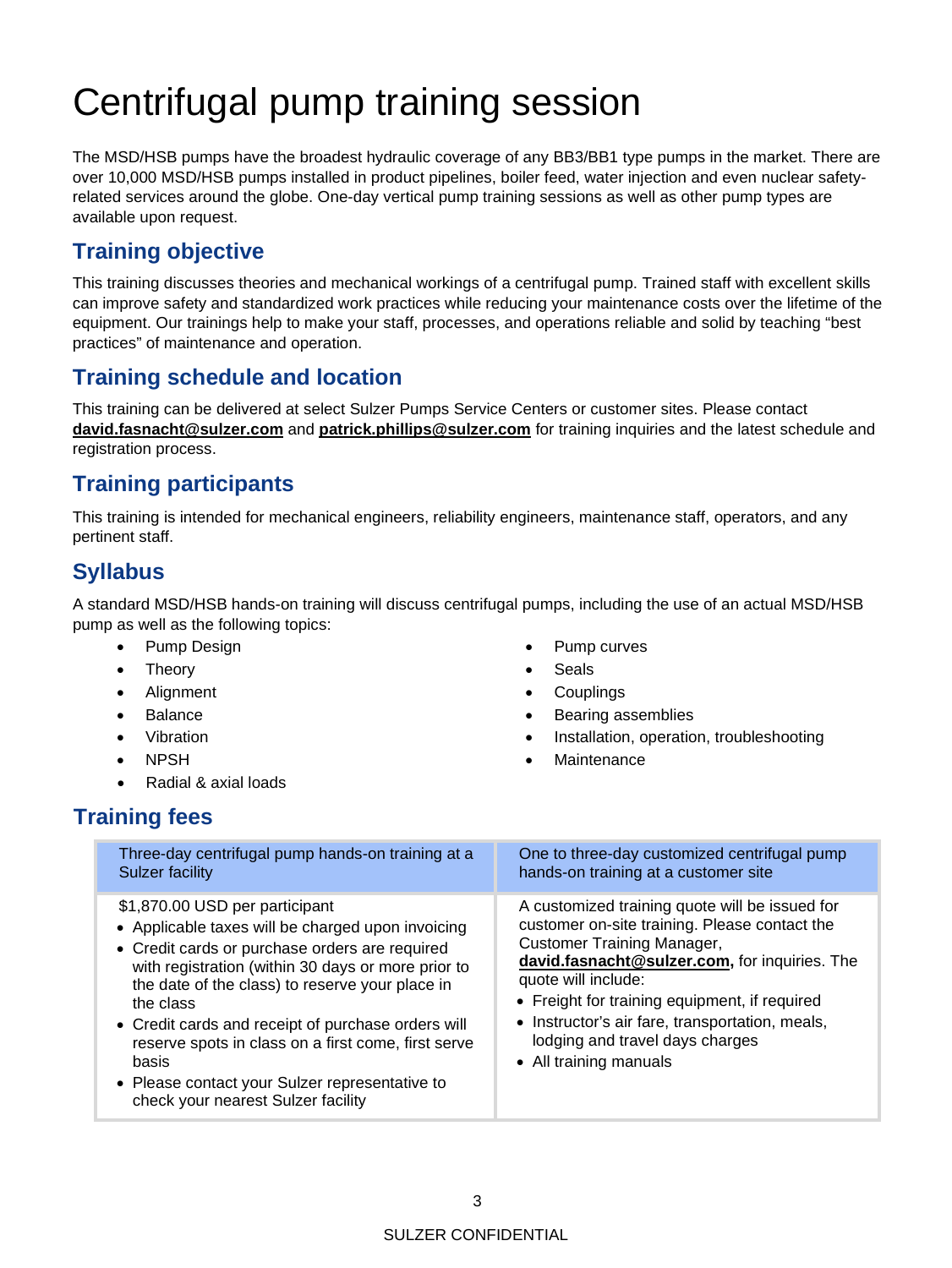## **Training registration**

To register for the training, please complete the registration form on page 8 and send all your inquiries and registration details to the Customer Training Manager, David Fasnacht at **david.fasnacht@sulzer.com** and Customer Training Administrator, Patrick Phillips at **patrick.phillips@sulzer.com** 

#### **Training agenda**

| Day 1                   |                                                                                                                                                                                                                                                                                                                                                                                                                                                                                                                                                                                                                                                                                                                                                                                                                                                                                                                                                                                                                                                                         |  |
|-------------------------|-------------------------------------------------------------------------------------------------------------------------------------------------------------------------------------------------------------------------------------------------------------------------------------------------------------------------------------------------------------------------------------------------------------------------------------------------------------------------------------------------------------------------------------------------------------------------------------------------------------------------------------------------------------------------------------------------------------------------------------------------------------------------------------------------------------------------------------------------------------------------------------------------------------------------------------------------------------------------------------------------------------------------------------------------------------------------|--|
| $08:00$ AM $-$ 11:30 AM | • Course registration and introduction: Introduce students to the course and<br>review the planned course objectives.<br>• Safety introduction.<br>• Impeller designs: Cover the various components and functions of an<br>impeller and the different types of impellers.<br>• Volute case designs: Cover the components of the case and how they<br>convert the high velocity liquid generated by the impeller into pressure.<br>• Axial forces: Cover how axial forces are generated inside a pump. Also<br>discuss how we balance these forces and control the residuals left over, as<br>well as the consequence if they get out of control.<br>• Radial forces: Cover how radial forces are generated inside a pump and<br>how we control them. Also discuss the consequence if they get out of<br>control.<br>• Component clearances: function of components of the rotating element,<br>including clearances, fits and element build and torque values.<br>• Basic pump metallurgy: Cover the basic metallurgy found in pumps,<br>advantages, and disadvantages. |  |
| 11:30 AM - 12:30 PM     | Lunch                                                                                                                                                                                                                                                                                                                                                                                                                                                                                                                                                                                                                                                                                                                                                                                                                                                                                                                                                                                                                                                                   |  |
| 12:30 PM - 3:30 PM      | Basic hydraulics: Concepts, terminology, definitions and standard units.<br>• Specific gravity<br>• Volume (capacity)<br>• Head pressure<br>• Density<br>• Absolute pressure<br>• Gauge pressure<br>• Atmospheric pressure<br>• Horsepower<br>• Velocity<br>Performance curves: Demonstrate how a performance curve is generated and                                                                                                                                                                                                                                                                                                                                                                                                                                                                                                                                                                                                                                                                                                                                    |  |
|                         | the components that go into making up the curve.<br>$\bullet$ Head<br>• Brake horsepower<br>• Impeller trim peed change<br>$\bullet$ Flow<br>$\bullet$ RPM<br>• Velocity/efficiency<br>• Temperature<br>Affinity laws: Understand how to apply the affinity laws to change pump<br>performance.                                                                                                                                                                                                                                                                                                                                                                                                                                                                                                                                                                                                                                                                                                                                                                         |  |
| Day 2                   |                                                                                                                                                                                                                                                                                                                                                                                                                                                                                                                                                                                                                                                                                                                                                                                                                                                                                                                                                                                                                                                                         |  |
| $08:00$ AM $-$ 9:30 AM  | Bearing arrangements: Cover the three different bearing arrangements found<br>in multistage pumps and the application and limitation range.<br>• Ball/ball<br><b>Ball/sleeve</b><br>Tilting pad/sleeve<br>Bearing oiling<br>Oil ring design and function<br>Sleeve bearing design and function<br>• Mounting of bearings                                                                                                                                                                                                                                                                                                                                                                                                                                                                                                                                                                                                                                                                                                                                                |  |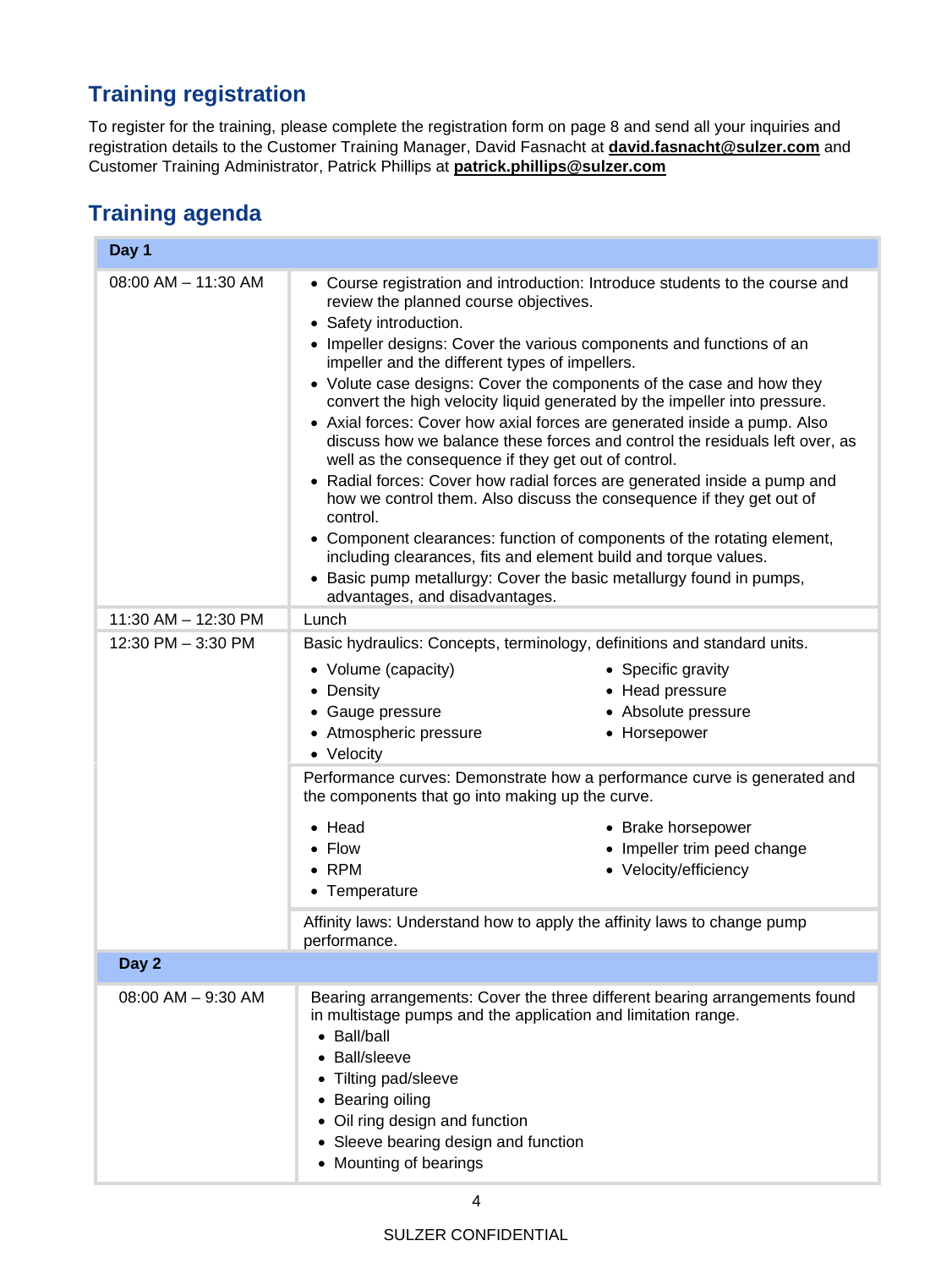| $09:30$ AM $-$ 11:30 AM |                                                                                                                                                                                                                                                                                                                                    |                                   |
|-------------------------|------------------------------------------------------------------------------------------------------------------------------------------------------------------------------------------------------------------------------------------------------------------------------------------------------------------------------------|-----------------------------------|
|                         | Hands-on session: The rest of the day is spent in the shop. A full-sized<br>MSD/HSB pump will be provided for the students to dismantle, inspect, and<br>reassemble under the instructor's tutelage. During this phase, the instructor<br>will point out how each part works and how it interrelates with the other<br>components. |                                   |
|                         | The instructor will also cover items and signs to watch for while dismantling                                                                                                                                                                                                                                                      |                                   |
|                         | the unit, which is indicative of possible operating problems. Logical problem<br>analysis is stressed.                                                                                                                                                                                                                             |                                   |
| 11:30 AM - 12:30 PM     | Lunch                                                                                                                                                                                                                                                                                                                              |                                   |
| 12:30 PM - 4:30 PM      | Afternoon session: reassemble unit.                                                                                                                                                                                                                                                                                                |                                   |
|                         | High points covered:                                                                                                                                                                                                                                                                                                               |                                   |
|                         | • Bearing inspection                                                                                                                                                                                                                                                                                                               | • Landing element                 |
|                         | • Case inspection                                                                                                                                                                                                                                                                                                                  | • Centering bearing               |
|                         | Impeller inspection                                                                                                                                                                                                                                                                                                                | • Installation housing            |
|                         | • Dimensional inspection                                                                                                                                                                                                                                                                                                           | • Installation                    |
|                         | • Failure analysis                                                                                                                                                                                                                                                                                                                 | • Clearance inspection            |
|                         | • Shaft and element TIR                                                                                                                                                                                                                                                                                                            | • Bearing clearance inspection    |
|                         | Impeller and element balance                                                                                                                                                                                                                                                                                                       | • Bearing setting                 |
|                         | • Mechanical seals                                                                                                                                                                                                                                                                                                                 | • Dialing in the bearing housings |

| Day 3                   |                                                                                                                                                                                                                                                                                                                                                                                                                                                                                                                                                                                    |
|-------------------------|------------------------------------------------------------------------------------------------------------------------------------------------------------------------------------------------------------------------------------------------------------------------------------------------------------------------------------------------------------------------------------------------------------------------------------------------------------------------------------------------------------------------------------------------------------------------------------|
| $08:00$ AM $-$ 11:30 AM | • Exercises in pump operations.<br>• Parallel operation.<br>• Series operation.<br>• NPSHa-NPSHr exercises in calculating NPSHa.<br>• Temperature alarms and shutdowns.<br>• Oil requirements.<br>TIR: Total indicated run-out specifications with demonstration of its<br>$\bullet$<br>importance.<br>• Balance: Individual part assemblies. Also cover limits and tolerances.<br>• Mechanical seals: Various seal flush systems and potential problems.<br>• Vibration: Cover various points about basic vibration as related to<br>centrifugal pumps and vibration measurement. |
| $11:30$ AM $- 12:30$ PM | Lunch                                                                                                                                                                                                                                                                                                                                                                                                                                                                                                                                                                              |
| 12:30 PM - 2:30 PM      | Installation and start up<br>$\bullet$<br>• Troubleshooting<br>• Maintenance scheduling<br>• Review                                                                                                                                                                                                                                                                                                                                                                                                                                                                                |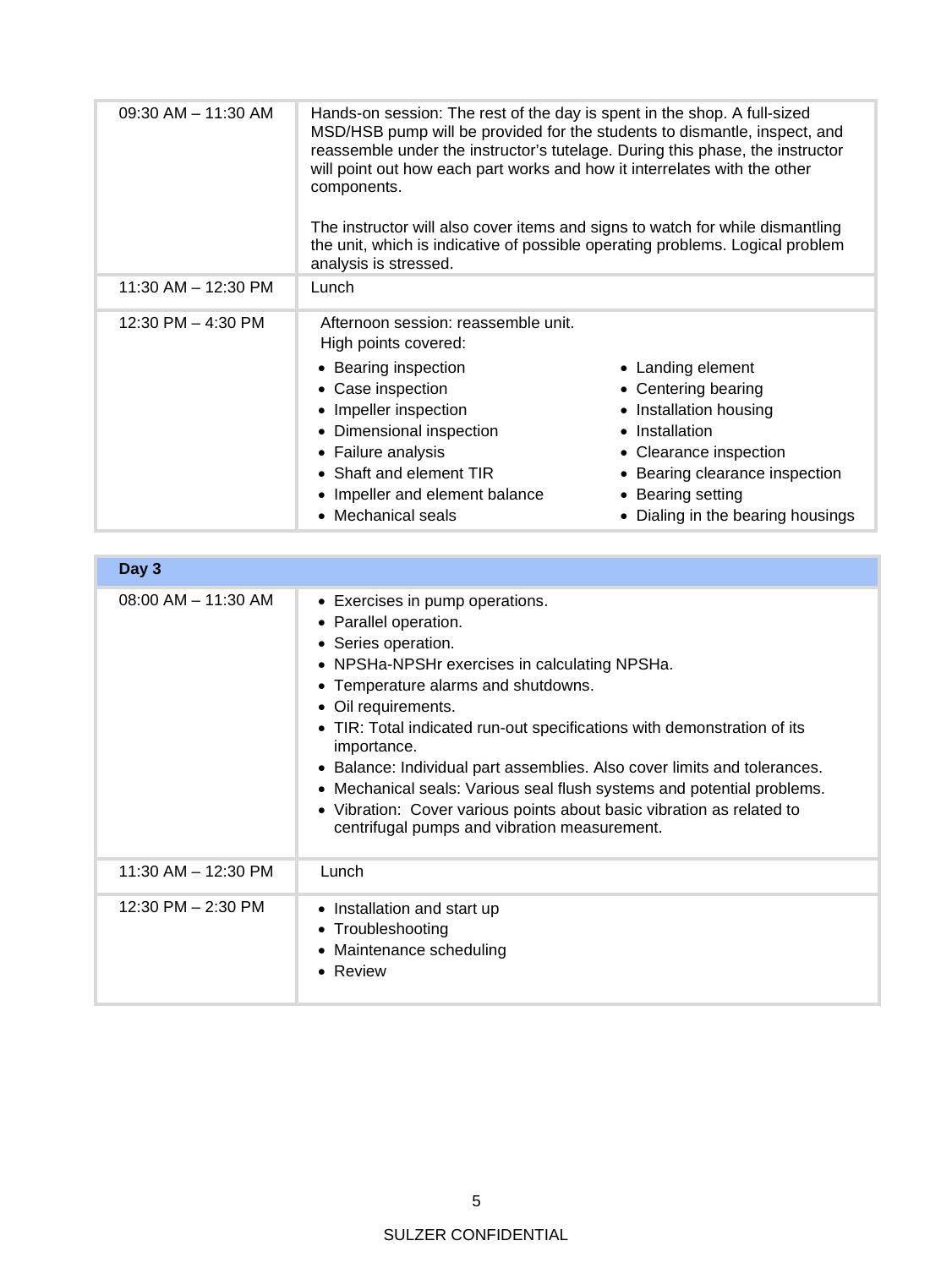## **Fundamental Centrifugal Pump Training Locations**

Please contact your local sales representative for tentative dates.

| <b>United States</b>                                                                       | <b>Participant per</b><br>session |
|--------------------------------------------------------------------------------------------|-----------------------------------|
| <b>Houston Service Center</b><br>1910 Jasmine Dr.<br>Pasadena, TX 77503                    | $6 - 12$                          |
| <b>Baton Rouge Service Center</b><br>11521 Industriplex Blvd<br>Baton Rouge, LA 70809      | 6                                 |
| Chattanooga Service Center<br>4126 Caine Lane<br>Chattanooga, TN 37421                     | $6 - 12$                          |
| Joliet Mid-West Service Center<br>2600 City's Edge Drive<br>Joliet, IL 60436               | $6 - 12$                          |
| Los Angeles Service Center<br>9856 Jordan Circle<br>Santa Fe Springs, CA 90670             | $6 - 12$                          |
| New Jersey Eastern Service Center<br>621 Heron Drive<br>Bridgeport, NJ 08014               | $6 - 12$                          |
| <b>Odessa Service Center</b><br>340 S Meadow<br>Odessa, TX 79761                           | $6 - 8$                           |
| <b>Piedmont Southeast Service Center</b><br>108 Hurricane Creek Road<br>Piedmont, SC 92673 | $6 - 12$                          |
| Portland Manufacturing Plant<br>2800 NW Front Ave<br>Portland, OR 97210                    | $6 - 12$                          |
| Rocky Mountain Service Center<br>21201 E 31 <sup>st</sup> Circle<br>Aurora, CO 80011       | $6 - 12$                          |
| Salt Lake City Service Center<br>3618 West 1820 South<br>Salt Lake City, UT 84104          | $6 - 12$                          |
| <b>Canada</b>                                                                              | <b>Participant per</b><br>session |
| <b>Burnaby BC Service Center</b><br>4129 Lozells Ave<br>Burnaby, BC V5A 2Z5 Canada         | $6 - 12$                          |
| <b>Edmonton Service Center</b><br>$5118 - 68$ <sup>th</sup> Ave<br>Edmonton, AB T6B 2X7    | $6 - 12$                          |
| <b>Toronto Service Centre</b><br>1851 Albion Road<br>Toronto, ON M9W 5S8                   | $6 - 12$                          |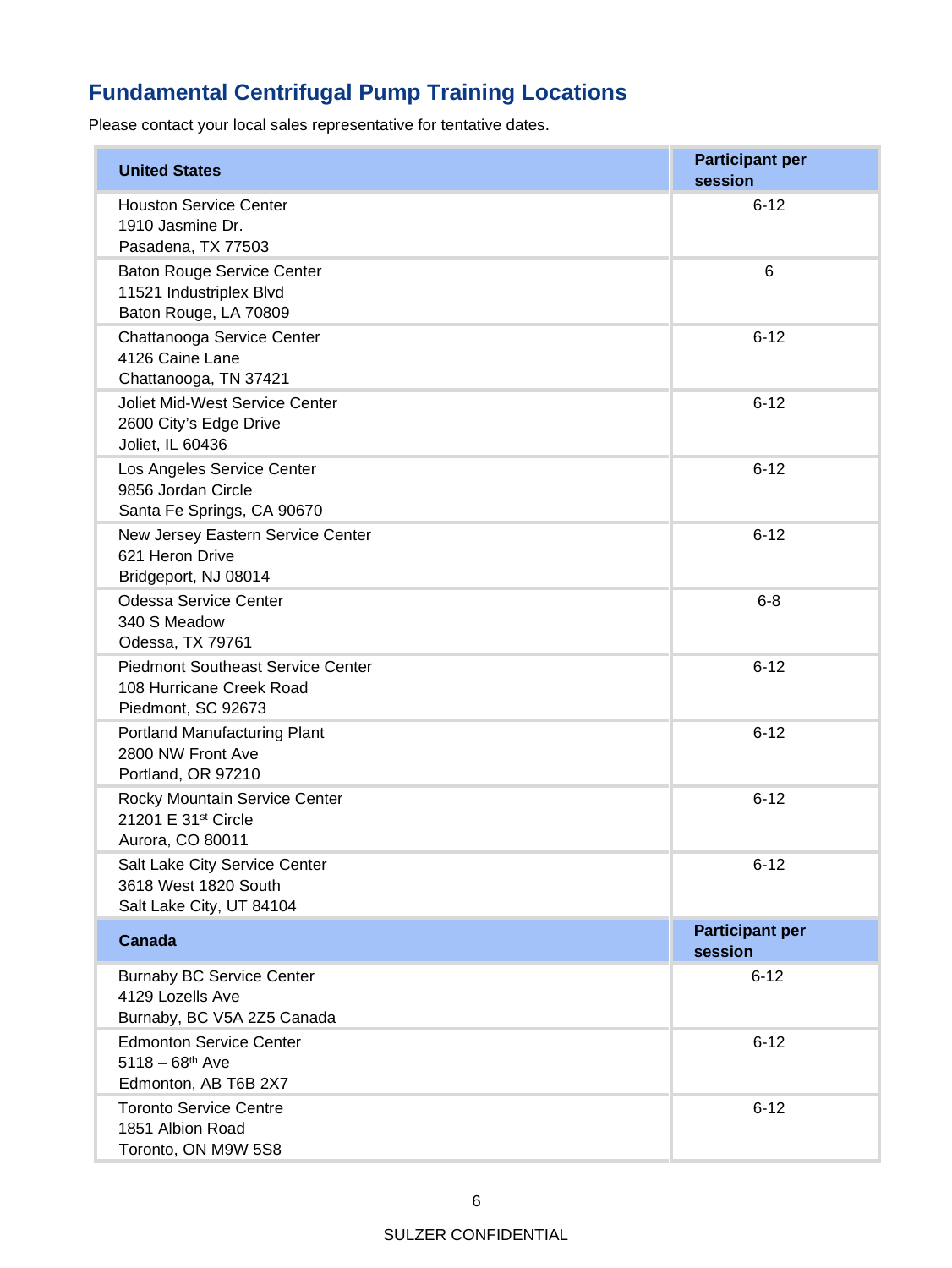### **Hotels near the service centers**

| <b>Houston Service Center</b>                                                                                                                                                                                                                                                                      | <b>Chattanooga Service Center</b>                                                                                                                                                                                                                                      |
|----------------------------------------------------------------------------------------------------------------------------------------------------------------------------------------------------------------------------------------------------------------------------------------------------|------------------------------------------------------------------------------------------------------------------------------------------------------------------------------------------------------------------------------------------------------------------------|
| • Fairfield Inn & Suites<br>3640 E. Sam Houston Pkwy S<br>Pasadena, TX 77505   Phone: 832-664-8870<br><b>Holiday Inn Express</b><br>5450 Vista Rd.<br>Pasadena, TX 77505   Phone: 281-487-8888<br>La Quinta Inn & Suites<br>3490 E. Sam Houston Pkwy S<br>Pasadena, TX 77505   Phone: 281-991-7771 | • Hilton Garden Inn<br>2343 Shallowford Dr<br>Chattanooga, TN 37421   Phone: 423-308-<br>4400<br>• Hampton Inn<br>7013 Shallowford Road<br>Chattanooga, TN 37421   Phone: 423-855-<br>0095                                                                             |
| <b>Joliet Mid-West Service Center</b>                                                                                                                                                                                                                                                              | <b>Los Angeles Service Center</b>                                                                                                                                                                                                                                      |
| Hampton Inn<br>$\bullet$<br>1521 Riverboat Center Dr<br>Joliet, IL 60436   Phone: 815-725-2424<br>• Town Place Suites<br>1515 Riverboat Center Dr<br>Joliet, IL   Phone: 815-741-2400                                                                                                              | • Double Tree<br>13111 Sycamore Drive<br>Norwalk, CA 90650   Phone: 562-863-5555<br>• Embassy Suites<br>8425 Firestone Blvd.<br>Downey, CA 90241   Phone: 562-861-1900                                                                                                 |
| <b>New Jersey - Eastern Service Center</b>                                                                                                                                                                                                                                                         | <b>Piedmont Southeast Service Center</b>                                                                                                                                                                                                                               |
| Holiday Inn<br>$\bullet$<br>1 Pureland Drive<br>Swedesboro, NJ 08085   Phone: 856-467-3322<br>Hampton Inn<br>2 Pureland Drive<br>Swedesboro, NJ 08085   Phone: 856-467-6200                                                                                                                        | • Embassy Suites Greenville<br>670 Verdai Blvd<br>Greenville, SC 29607   Phone: 864-676-9090                                                                                                                                                                           |
| <b>Portland Manufacturing Plant</b>                                                                                                                                                                                                                                                                | <b>Rocky Mountain Service Center</b>                                                                                                                                                                                                                                   |
| <b>Holiday Inn Express</b><br>$\bullet$<br>2333 NW Vaughn St<br>Portland, OR 97210   Phone: 503-484-1100                                                                                                                                                                                           | • Residence Inn<br>16490 East 40th Circle<br>Aurora, CO 80011   Phone: 303-459-8000<br>Hilton Garden Inn<br>16475 East 40th Circle<br>Aurora, CO 80011   Phone: 303-371-9393<br>Hampton Inn<br>$\bullet$<br>4310 Airport Way<br>Denver, CO 80239   Phone: 303-375-8118 |
| <b>Salt Lake City Service Center</b>                                                                                                                                                                                                                                                               | <b>Edmonton Service Center</b>                                                                                                                                                                                                                                         |
| <b>Springhill Suites</b><br>4955 Wiley Post Way<br>Salt Lake City, UT 84116   Phone: 801-532-<br>6633<br>Hampton Inn<br>307 Admiral Byrd Road<br>Salt Lake City, UT 84116   Phone: 801-530-<br>0088                                                                                                | <b>Sheraton Four Points</b><br>$\bullet$<br>7230 Argyll Road<br>Edmonton, AB T6C 4A6   Phone: 780-465-<br>7931<br>Radisson Hotel & Convention Center<br>$\bullet$<br>4520 76th Ave NW<br>Edmonton, AB T6B 0A5   Phone: 780-468-<br>5400                                |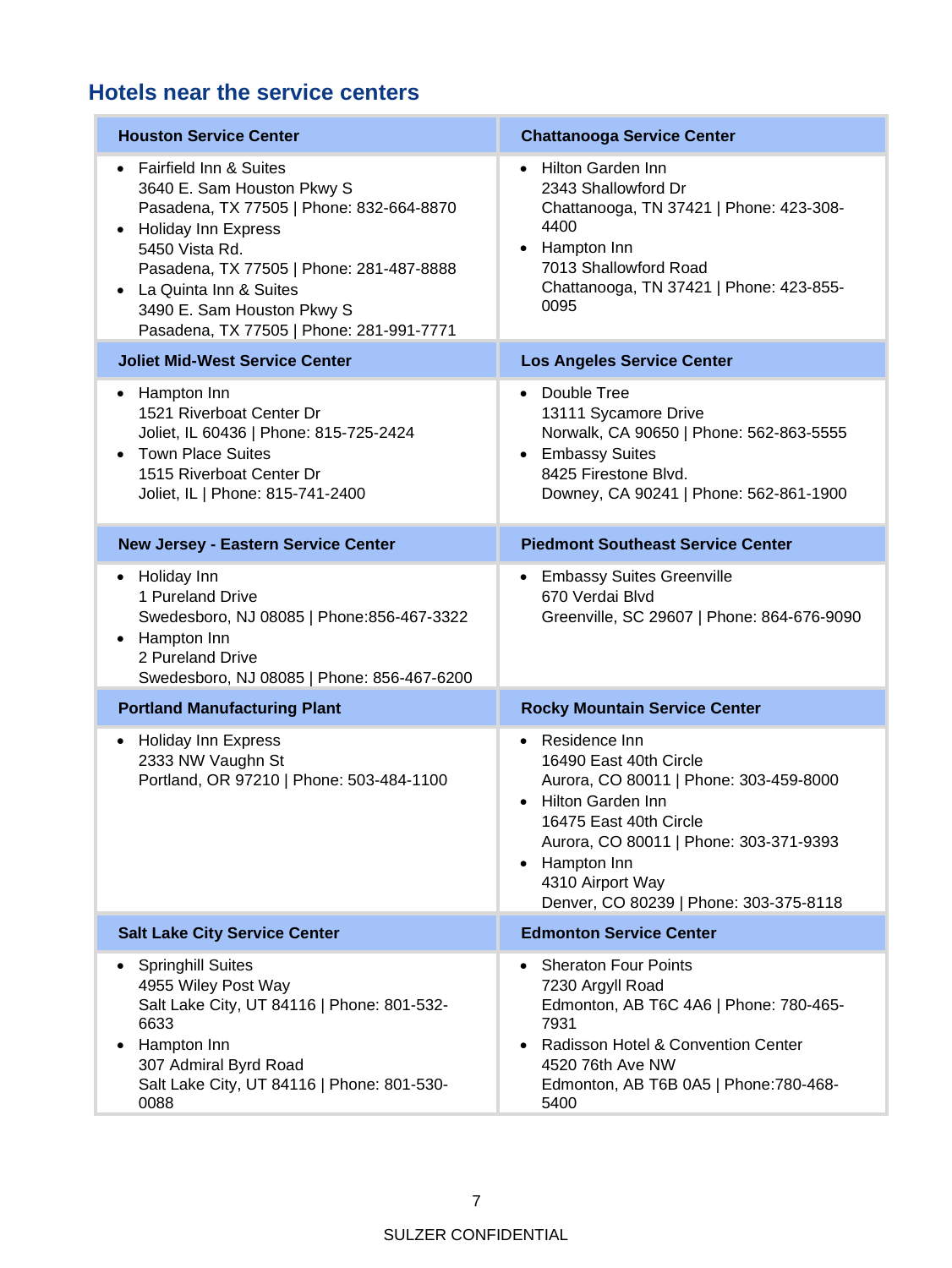# **Registration form - confirmation to Sulzer**

| Company Name:               | Phone no:                 |
|-----------------------------|---------------------------|
| Address:                    | Email address:            |
| <b>Participant name(s):</b> | <b>Participant title:</b> |
| 1.                          |                           |
| 2.                          |                           |
| 3.                          |                           |
| 4.                          |                           |
| 5.                          |                           |
| 6.                          |                           |
| <b>Class location:</b>      | <b>Class Dates:</b>       |

|           | <b>Payment method</b>                                                                             |  |
|-----------|---------------------------------------------------------------------------------------------------|--|
|           | Please include session location and dates on PO, and issue the PO to Sulzer Pump Services (US)    |  |
|           | Inc.                                                                                              |  |
| $\bullet$ | PO for trainings in Canada will need to be made out to the hosting Service Center or the Service  |  |
|           | Center supporting that region                                                                     |  |
|           | Purchase Order (attach a copy of PO to form)                                                      |  |
|           | PO no:                                                                                            |  |
|           | Credit card (please fill out the appropriate credit card transaction authorization form below and |  |
|           | email to: david.fasnacht@sulzer.com (phone no: 720-688-8215) patrick.phillips@sulzer.com          |  |
|           |                                                                                                   |  |

| MasterCard/Visa credit card transaction approval form (American Express not accepted)                                                                                                                                                                          |                          |  |
|----------------------------------------------------------------------------------------------------------------------------------------------------------------------------------------------------------------------------------------------------------------|--------------------------|--|
| Date:                                                                                                                                                                                                                                                          | Requested by:            |  |
| Customer name:                                                                                                                                                                                                                                                 | Service Center location: |  |
| Name as it appears on the card:                                                                                                                                                                                                                                |                          |  |
| Customer street address and zip code:                                                                                                                                                                                                                          |                          |  |
| Credit card number:                                                                                                                                                                                                                                            |                          |  |
| Credit card expiration date:                                                                                                                                                                                                                                   |                          |  |
| Total amount charged:                                                                                                                                                                                                                                          |                          |  |
| I authorize Sulzer Pump Services (US) Inc. To charge my credit card as referenced above and I<br>acknowledge receipt of the product/services covered by this transaction plus applicable taxes. I agree to<br>pay my credit card company for services charged. |                          |  |
| Signature:                                                                                                                                                                                                                                                     | Printed name:            |  |
|                                                                                                                                                                                                                                                                |                          |  |